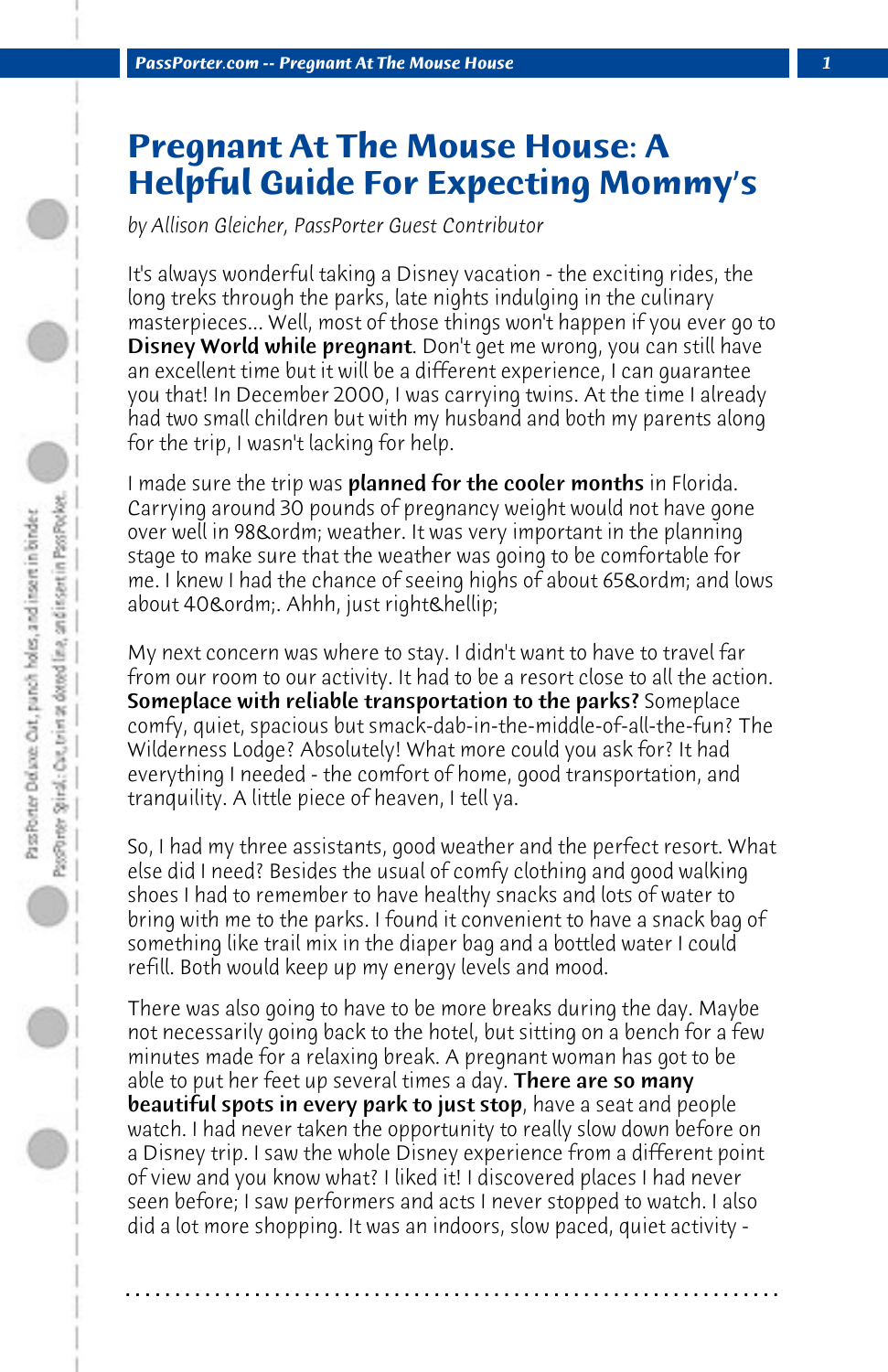good for the blood pressure. Yeah that was it! Good for the ol' blood pressure.

Something else I had never done before while on a Disney vacation was laundry. With two kids and three adults at Walt Disney World for 10 days, I volunteered for laundry duty. After the children fell asleep, I would sneak downstairs to the laundry facility where I found a lot of other moms. We would sit around and gab for a while, and when the others had finished and gone back to their rooms, I would tip toe out to the hot tub to soak my feet! The view of the back of the lobby from the pool area was breathtaking. I had my own (well, it seemed like my own) private viewing spot for one of **the most beautiful sights in all of** Walt Disney World. I had the whole pool/hot tub area to myself. No noise, no husband, no kids, no one asking me for anything. I got to soak in silence. I think I did laundry every night of that trip!

As I said, I was able to experience Disney from a completely **different angle** during this trip. Slower pace, more quiet activities, less running around and no thrill rides. But we did indulge one of my favorite things to do at Disney - EAT!!! There was a culinary adventure around every corner. With Disney's wide variety of eateries I was a happy Momma! I added a lot of "favorite" restaurants to my list during this trip. The Cape May Buffet at the Beach Club Resort was a place for a family to enjoy dinner. There was something to please everyone in my family and I got to eat to my heart's content! Another great restaurant was the San Angel Inn in the Mexico pavilion at Epcot - beautiful scenery, quiet atmosphere, and good Mexican food. (Especially good if you're craving spicy foods!) I was very impressed with this restaurant.

Despite the limitations of going to Disney while pregnant, you can see the benefits clearly outweigh them. If you are planning a Disney trip while your pregnant do just that, PLAN. A little preparation goes a long way. Congratulations and good luck… ….

(For more information on traveling to Walt Disney World while pregnant, check out PassPorter's Walt Disney World For Your Special Needs by Deb Wills and Debra Martin Koma.)

*About The Author: Allison is a Co-Guide of the Using Your PassPorter Forum on the PassPorter message boards, as well as being the mother of two beautiful boys.*

**. . . . . . . . . . . . . . . . . . . . . . . . . . . . . . . . . . . . . . . . . . . . . . . . . . . . . . . . . . . . . . . . . .**

*Article last updated: 03-09-2011*

*View the latest version online at:*